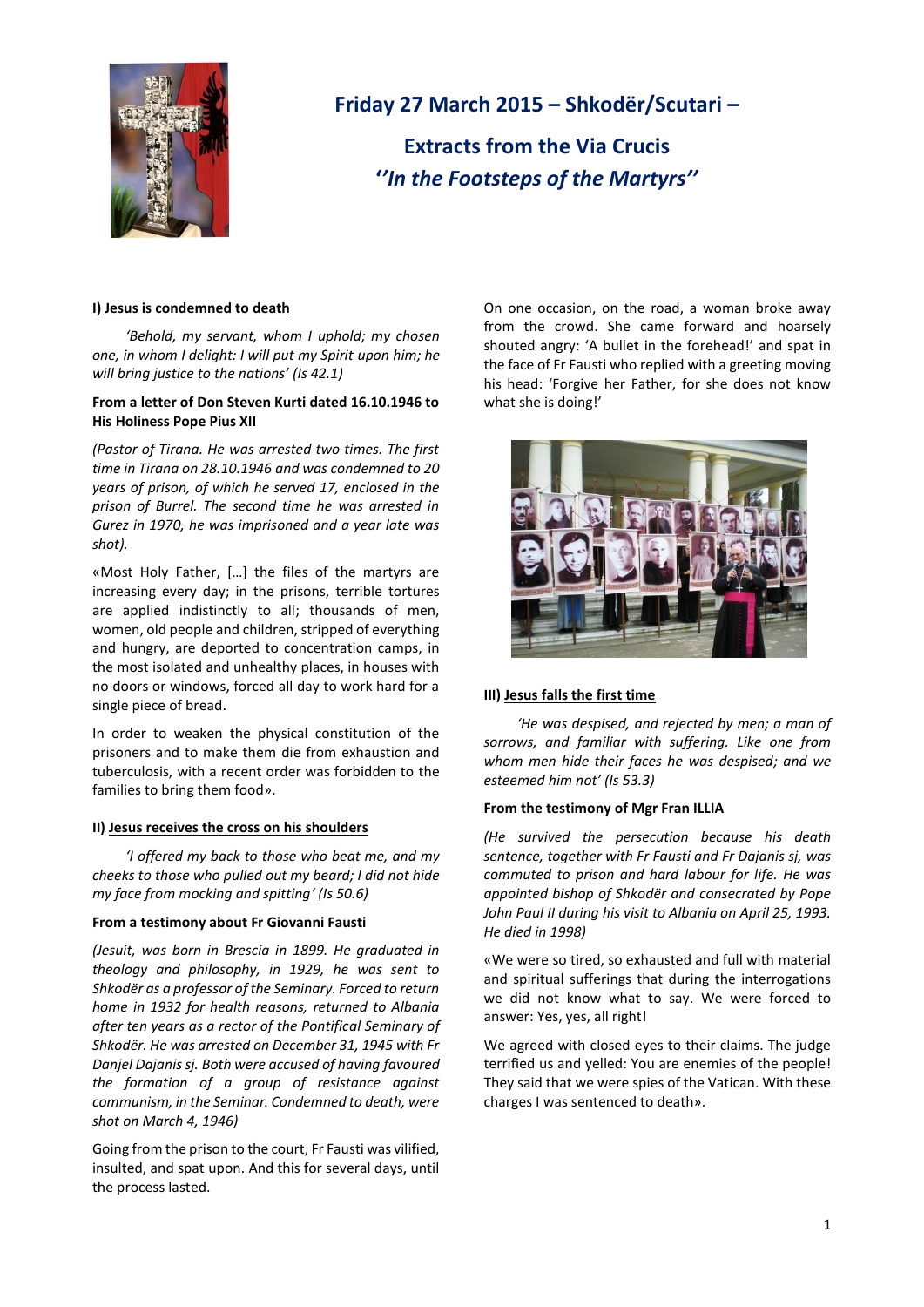## **IV) Jesus meets his mother Mary**

*'Listen to me, you islands; hear this, you distant nations: Before I was born the Lord called me; from my birth he has made mention of my name' (Is 49.1)*

## **From a testimony about Don Zef Marxen**

*(Priest of German nationality, born in 1906 in the province of Köln, a missionary in Albania. He was arrested and killed at the age of 40 years old)*

Arrested in 1946 by the regime because he was priest and, moreover, foreigner, Don Zef Marxen was locked up in the prison of Tirana. Subjected to atrocious tortures, he was executed on charges of being an agent of the Gestapo. One of his fellow prisoners says: 'He never hesitated to help every sick person and he shared his food ration with prisoners who needed it most. This man enjoyed the respect of all.

His mother in the faraway Germany waited for years his son priest. He had come to serve Albania and was killed without any trial. In the last days he said to his cell's mates: 'I'm happy because even if I'm dying I will be remembered always by the Albanians as a priest of the faith in Christ'.



## **V) Jesus is helped by Simon of Cirene to carry the cross**

*'I, The Lord, have called thee in righteousness; and will take hold of your hand. I will keep you, and will make you to be a covenant for the people, for a light for the Gentiles' (Is 42.6)*

#### **From a testimony about Don Andrea Zadeja**

*(Born in Shkodër in 1891, he studied in Italy and Austria. Ordained as a priest in 1916, was later appointed as a pastor of Sheldi. Known as a great orator, Don Zadeja was also a writer, a poet and a playwright. Accused of having spoken in his homilies against communism, he was arrested and then shot on March 25, 1945, Palm Sunday.)*

On March 25, 1945, they took out of prison Don Ndre Zadeja, with thirteen other companions, to the place of execution. His fellow priests, before going out, gave him the blessing. Don Andrea knelt together with all the others behind the Catholic cemetery in Shkodër. Don Tom Laçaj approached them for the last absolution. Don Ndre thanked him with these words: 'You came here to relieve my sufferings'.

## **VI) The face of Jesus is wiped by Veronica**

*'Just as there were many who were astonished at him - his appearance was so disfigured beyond that of any man, and his form marred beyond human likeness' (Is 52.14)*

#### **From a testimony about Maria Tuçi**

*(She was born in 1928, she studied in Shkodër in the Congregation of the Stigmatine Sisters, where she entered as an 'aspirant'. With the coming of communism, she took place in the underground resistance group. Together with other young people of Catholic schools and even with some seminarists, she distributed leaflets against the first election-farce of the regime. Very beautiful looking, she opposed herself to the violence that they wanted to make her suffer in prison. For this reason, she was subjected to such harsh tortures that she had to be transported to the civil Hospital in Shkodër, where she died on October 24, 1950).*



On August 10, 1949 Maria Tuçi was arrested and imprisoned for a year in Shkodër.

In prison, she was often subjected to interrogation and beaten wildly up to the point that they disfigured her face. Her prison was a hole without neither light nor air. Once a month, through one friend, she could have from her mother a change of underwear that she shared with her cell's mate. A witness said that in the freezing winter's days, they used to embrace each other to warm up a little. Instead when it rained, the water reached the mattresses that remained soaked for days.

Transported to the hospital, before she died she said to her friend Divida, who went to visit her: 'It came true what Hilmi Seiti (her persecutor) said: 'I will turn you in such a state that not even your family will recognize you!'… I thank God that I die free!'

#### **VII) Jesus falls the second time**

*'Surely he took up our infirmities and carried our sorrows; yet we considered him stricken by God, smitten by him, and afflicted' (Is 53.4)*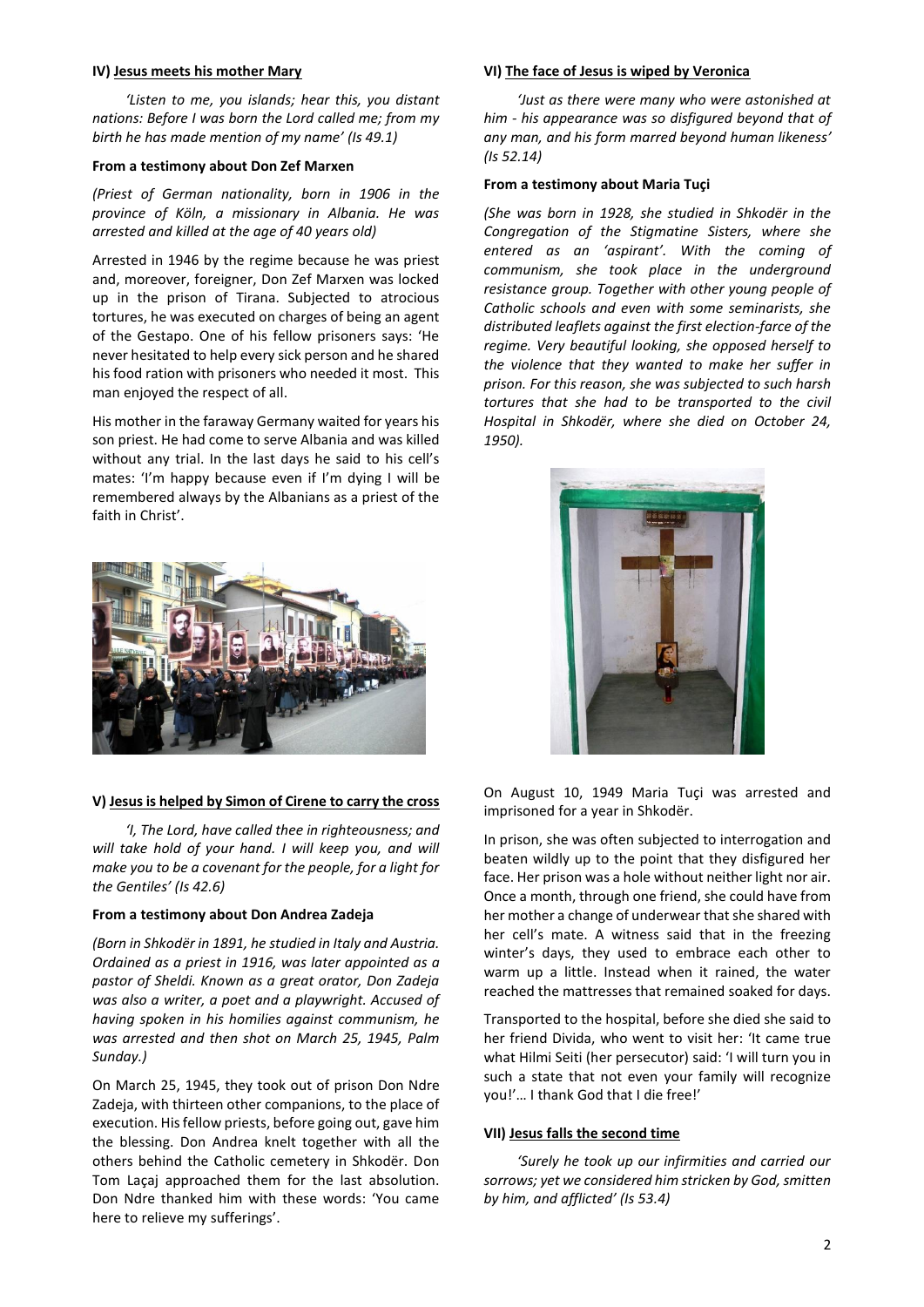## **From a testimony about Don Pjeter Çuni**

*(Born in Shkodër in 1914, he studied in Rome until his priestly ordination in St. Peter's Basilica, in 1940. When he returned to Albania, was appointed as a pastor and distinguished himself for the care and devotion for his pastoral service. He did several translations thanks to his excellent knowledge of the Italian language. In July 1948, he was arrested without charge or trial and five months later he was killed.)*

His cousin says: 'From some time, Don Pjeter was preparing himself to face his Calvary. We used to talk about sentences, shootings that every day increased more. He said to me: 'It seems that Christ has decided that I will be among the last!' Not long after our meeting, he went in bicycle to Koplik, the main town of his parish's area. He was stopped and arrested for no reason. They tied him up and took him to Koplik. Here, along with Fr Aleksander Sirdani, were tied together and hoisted on two donkeys. In this way, they went around for the whole town, while being covered with insults and accusations.

## **VIII) Jesus meets the holy women**

*'He bore the sins of man, and made intercession for the transgressors' (Is 53.12)*

## **From the testimony of Fr Zef Pllumi ofm**

*(Born in Lezha in 1924 and died in 2007. A man of great culture, survived the persecution after serving 25 years in prison and forced labour)*

«On Easter 1949, in my cell n. 7, there was an event of indescribable joy: Christ entered to strengthen us in faith! Here's what happened. Fr Leon Kabashi, Friar minor, asked a pair of slippers to his Sister Rosa who had come to see him. He managed to say: 'In the slippers, put the Easter gift!' The policemen and spies that heard these words did not understand that he asked the consecrated hosts for the communion. On Easter, Fr Leon was able to meet his sister who gave him his slippers. We opened them secretly: inside there was a corporal with fifty hosts! I remembered St. Tarcisius, martyr for the communion at the time of the catacombs… *Lamb of God who take away the sins of the world, have mercy on us!* In the twentieth century are repeated the same scenes as in the Roman catacombs».

# **IX) Jesus falls the third time**

*'By oppression and judgment he was taken away. And who can speak of his descendants? For he was cut off from the land of the living; for the transgression of my people he was stricken' (Is 53.8)*

## **From a testimony about Fr Michael Beltoja**

*(Helped by Mgr Ernest Çoba, he studied philosophy and theology. He was ordained a priest in Shkodër in 1961 while the regime was coming to a total destruction of the Catholic Church and its structures. On April 19, 1973, he was arrested and tortured for four months. During the process that it will bring to the death sentence, Fr*  *Michael was not afraid to speak until the end against communism, sworn enemy of the faith and of the nation. He will pay with his life for defending with passion and courage the clergy and all the intellectuals that the regime had already eliminated with its ferocity)* 

He was willing to do anything to serve Christ and the brothers. For this reason, the communists spied upon him and kept an eye on every step he made. One day the agents of *Sigurimi* entered into his house and made a thorough perquisition. Later they reached him and arrested him in front of the church of Beltoja, already transformed into a cultural centre. They pushed him violently into a car. He remaining calm, greeted those who were present at the scene but were all afraid to answer him. Armed guards gathered all the people forcing them to accuse him as an enemy of the people and a reactionary.



## **X) Jesus is stripped of his garments**

*'He was oppressed and afflicted, yet he did not open his mouth; he was like a lamb to the slaughter, and as a sheep before her shearers is silent, so he did not open this mouth' (Is 53.7)*

## **From a testimony about Don Dede Maçaj**

*(Born in 1920, he studied at the Pontifical Seminary of Shkodër, then in Rome. As a young priest, he returned to Shkodër, as a pastor between Rragam and Shedi, where before had preceded him Don Ndre Zadeja. Arrested in 1947, he suffered the same fate of his fellow priests, he was condemned and shot shortly after)* 

They took him out of the military zone, in a meadow near the river Vjosa. They took off his clothes as they did to Jesus and a platoon of soldiers fired on him. But he did not fall to the ground. They fired again, but Don Dede remained standing. The Executioner, full of anger, for the third time gave the order to fire. But this time he did not wait. He fell and greeted mother earth that was painted red with his blood.

## **XI) Jesus is nailed to the cross**

*'But he was pierced for our transgressions, he was crushed for our iniquities; the punishment that brought us peace was upon him; and with his wounds we are healed' (Is 53.5)*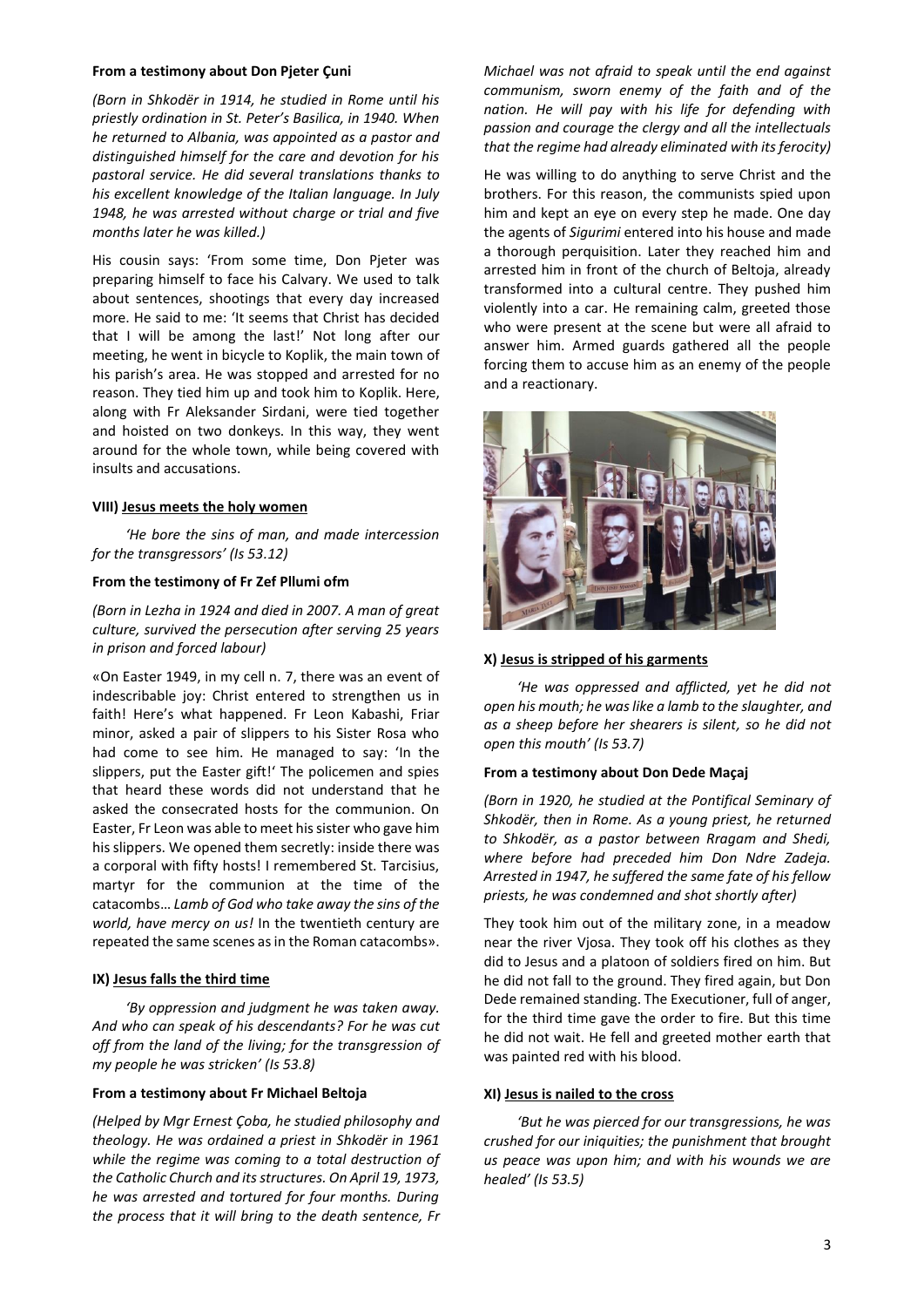## **From a testimony about Don Anton Muzaj**

*(Born in 1929, he studied at the Pontifical Seminary of Shkodër then in Rome. In 1946, he returned to Shkodër, where the communist persecution had already begun. He was arrested in 1947, with the charge to be a spy of the Vatican. He died at the age of 29 years old.)*

In October 1947, Don Anton and Fr Fran Kiri were arrested and subjected to the most terrible tortures. They were forced to remain standing with their nose stuck to the wall, with hands and feet tied, for days and nights while thirst heightened the sufferings.

He was turned to such a state that he could not stand up and for this reason he was beaten even more. Often they threw buckets of cold water on him, and they used to put him in the middle of the open doors and windows, exposed to the drafts of the cold winter months. He fell ill with tuberculosis.

After the trial, the judges realized that he was almost at the end of his life. For this reason, they did not condemn him to death. To his fellow prisoners he said: If one day you will see my family, tell them that I am completely innocent and that I only die for my faith in Christ.

## **XII) Jesus dies on the cross**

*'I will also make you a light to the Gentiles, that thou may bring my salvation to the ends of the earth' (Is 49.6)*

## **From a testimony about Fr Aleksander Sirdani**

*(Born in Shkodër in 1892, he soon lost his mother. He studied in Shkodër at the Xaverian College of the Jesuits and continued his studies in Austria. Ordained as a priest in 1916, he served as a pastor in the Diocese of Shkodër. Peacemaker, he intervened in situations of discord among families. In 1948, he was arrested and taken to Koplik. Subjected to atrocious tortures for five months, he was killed together with Don Pjeter Çuni)*

With simple words and understandable to all, he refuted the materialist theories and the anti-Christian ideas of the atheistic communism. He used to repeat that *only where the Spirit of the Lord abides, there is freedom!* Some witnesses say that one day, after his sermon, the persons at the service of the regime took him outside and threatened him before the people. Then someone begged him: 'Fr Aleksander, you ruin us and yourself!' and he answered: 'To give witness for Christ is an honour for me and for you. I have preached and will preach only the faith of Christ!'



#### **XIII) Jesus is taken down from the cross**

*'After the suffering of his soul, he will see the light of life and be satisfied; by the knowledge my righteous servant will justify many, and he will bear their iniquities' (Is 53.11)*

## **From the testimony of Fr Anton Luli**

*(Jesuit, contemporary of John Paul II, survived communism and gave a witness in St Peter's on the 50th anniversary of priesthood he celebrated with the Pope. He died in 1998.)*

«In the halls of *Sigurimi*, the moral and physical tortures were unbearable. In the same prison there were with me, two other priests which I knew very well. They resisted a few days of torture. I could hear them shouting for help, asking for water to drink. The first one, Fr Aleksander Sirdani, resisted three days. The second, Don Pjeter Çuni, young, they tortured him with electric current. I was tired to live and I desired to die. When the policemen accompanied me I told them that I would be grateful to them if they would hit me with a bullet in the forehead to put an end to my terrible suffering».

# **XIV) Jesus is buried**

*'He was assigned a grave with the wicked, and with the rich in his death, though he had done no violence, nor was any deceit in his mouth' (Is 53.9)*

## **From a testimony about Fr Serafin Koda ofm**

*(Born in 1893, he entered the Order of Friars Minor in 1909. Ordained as a priest in 1915, became provincial counsellor and pastor of several villages. He was pastor at Lezhë when he was arrested and brutally tortured for a false accusation, after attending a meeting of the Franciscan Province. He died on May 11, 1947, 54 years old.)*

Fr Serafin, a man of great prudence and goodness, respected by all for his wisdom and courage, was tireless in his mission as a priest and as a pastor. He was arrested in the Franciscan convent of Lezhë by *Sigurimi*: it was the day of his feast day, October 12, 1946. He was held in prison in the stable of the convent, which had already been requisited by the regime and converted into a hospital.

They tortured him by dipping him in a tank of water up to his neck. They sank their nails into his throat to break his trachea. Those who were close to him, said that while they carried him from the prison to the infirmary – also inside the convent - Fr Serafin turned to Mary with this prayer: 'O Holy Virgin, bring soon to fulfilment your work!'